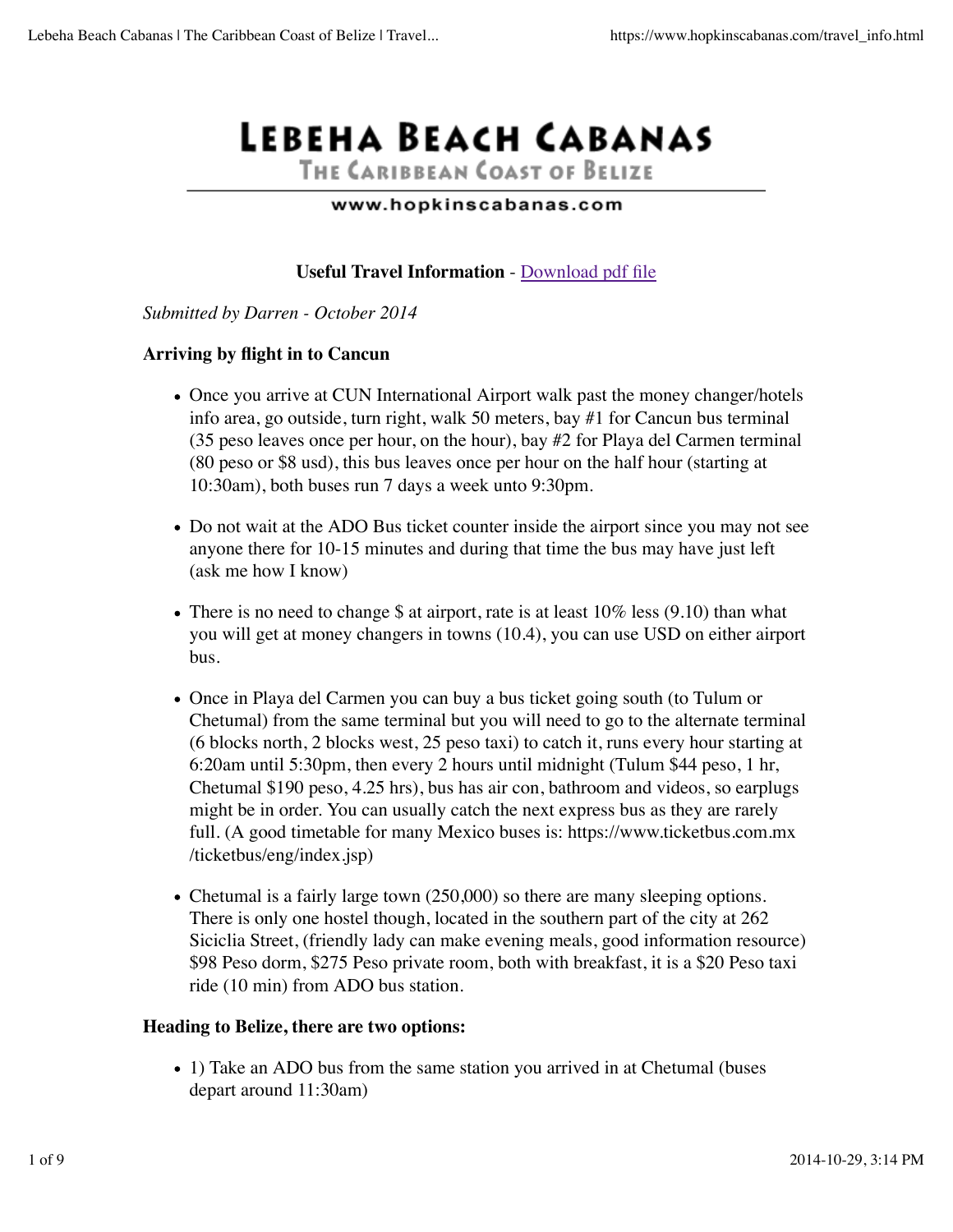- 2) Take a Belize style bus (Venus Company) which departs from the parking lot by the Nuevo Mercado on Veracruz Ave. This "station" is a 10 min ride (12 Peso taxi ride per car, not per person) from the hostel, this bus leaves at 9am (and noon maybe...?) and cost \$25 Peso to Corozol (30 minutes) , \$40 Peso to Orange Walk (1.5hr) or \$60 Peso to Belize City (3 hr). This is a non-express bus so it makes frequent stops
- Note: Belize is 1 hour earlier than Mexico time
- Mexican border is simply a passport stamp, Belize border requires you to bring in all of your luggage as well.
- There are money change booths in the market, however the Belize bus will accept USD, Peso or \$Bz.
- Once in Belize you should be able to catch a Dangriga bound bus within 20 minutes, takes around 3 hrs, \$12 Bz.
- Buses heading south from Dangriga to Hopkins (\$5 BZ) leave at 10:30am and 5:15pm. These buses go to both North & South Hopkins so you can get dropped off right at Lebeha. The Placenia bound buses going through Hokpins only go to the main intersection and then turn south so you will need to walk or hitch the 1/2 mile north to Lebeha Drumming Center.

# *Compiled by Dorothy - Jan 09*

# **Recent flight prices from various US destinations** (Dec 08)

Cincinnati, OH \$234 RT Includes all taxes (American) Seattle, WA \$380 RT Includes all taxes (Continental) Dallas, TX \$246 RT Includes all taxes (Delta) Houston IAH, TX \$306 RT Includes all taxes (Delta) Newark, NJ \$351 RT Nonstop flights, Includes all taxes (Continental) Chicago O'Hare, IL \$458 RT Includes all taxes (Delta, US Airways) Atlanta, GA \$223 RT Includes all taxes (Delta) Boston, MA \$380 RT Includes all taxes (Delta, US Airways) Orlando, FL \$366 RT Includes all taxes (Delta, US Airways) Washington National, DC \$340 RT Includes all taxes (Continental) Washington Dulles, DC \$346 RT Includes all taxes (Continental, Delta, US Airways) Philadelphia, PA \$326 RT Includes all taxes (Delta, US Airways) Charlotte, NC \$338 RT Includes all taxes (Delta) Detroit, MI \$349 RT Includes all taxes (Continental) Denver, CO \$360 RT Includes all taxes (Continental) Tampa, FL \$366 RT Includes all taxes (Delta, US Airways)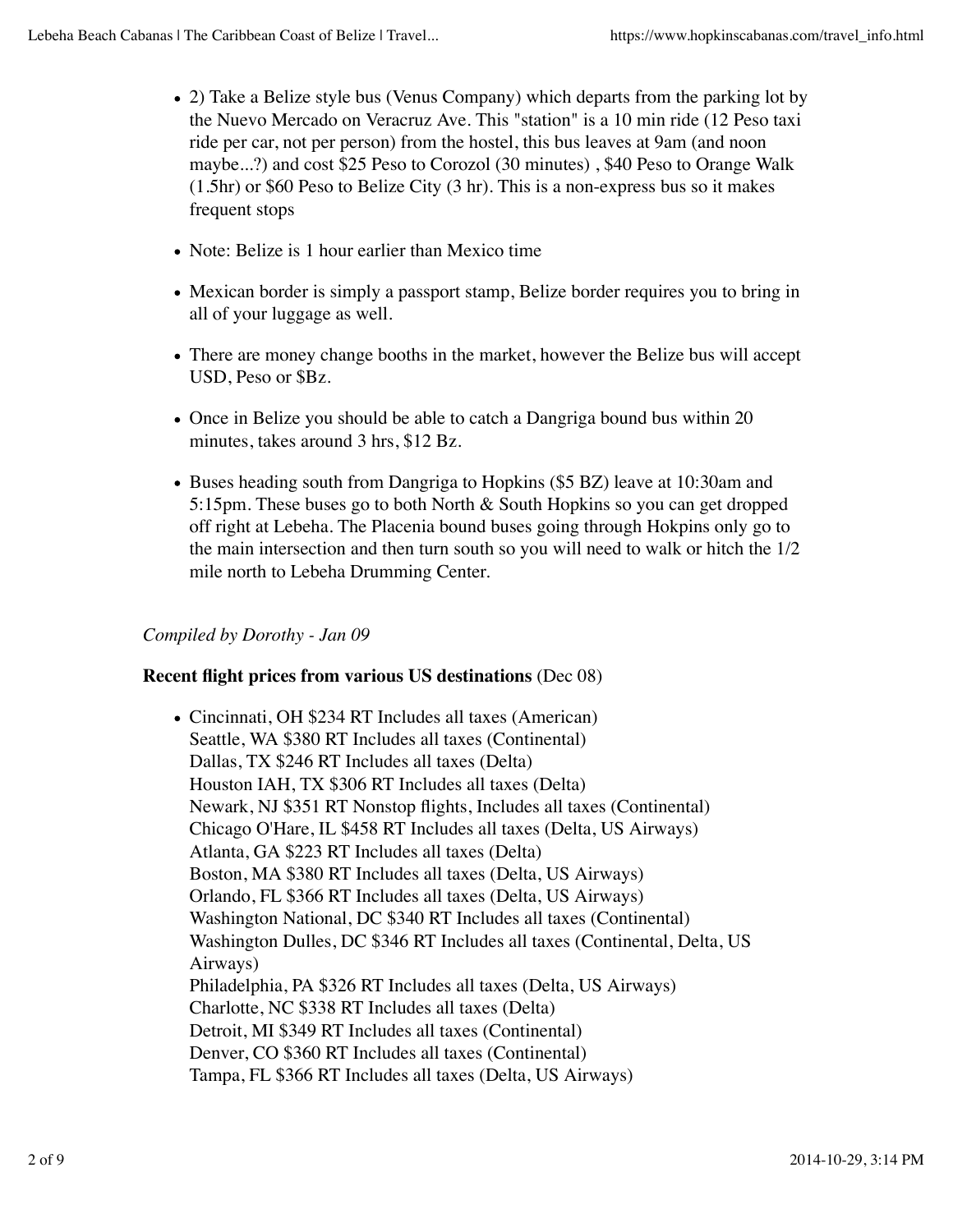Salt Lake City, UT \$245 RT Includes all taxes (American) St Louis, MO \$249 RT Includes all taxes (Delta) Cleveland, OH \$355 RT Includes all taxes (US Airways)

# **Getting Here**

## **From Belize City (Philip Goldson) International Airport**

- By Air: After clearing customs and immigration, it is just a few short steps to the Maya Island Air (501 223 1140, info@mayaisland.com, www.mayaislandair.com) or Tropic Air (reservations@tropicair.com, tropicair.com) counter. If you donâ€™t have a reservation it is usually no problem to book the next flight to Dangriga. There should be a flight almost every hour. The price should be around \$126.
- By Bus: If you want to take the bus to Dangriga (\$9) through the beautiful Hummingbird highway take a taxi to Belize City (around \$50). Make sure the taxi driver takes you to the bus terminal. One of the bus companies serving the south of Belize, National Transport, has a web site, www.nationaltransportbelize.com.
- By Car: Belize has a number of car rental companies serving Philip Goldson Airport. When you leave the airport take the road south to Belize City. After about five miles take the exit to Burrel Boom (known as the Burrel Boom cut off) for a shorter route and to avoid Belize City. At the roundabout head to Belmopan. At the next roundabout head to Dangriga. Enjoy the beauty of the Hummingbird Highway, remember â $\epsilon$ go slowâ $\epsilon$ . If you are not familiar with this road it is not recommended that you drive it in the dark as it has a number of narrow single-lane, bridges. Six miles before Dangriga you will see the signs for the turn-off to the Southern Highway turn right here. After about thirty minutes drive, you will see a Hopkins Village sign; turn left here and after four miles you will be in beautiful Hopkins. Go as far as the road takes you, past the colorful mural and turn left just before the dock. You are exactly one half mile from our gate. When you see the Lebeha Drumming Center sign turn right at the lane and right again and you are there.
- By Car via the Coastal Road: As an alternate to the Hummingbird Highway via Belmopan you can take the Coastal Road. This is a much shorter route to Dangriga and the only road to Gales Point from either Belize City or Dangriga. However, the road is unpaved and not well maintained. It would be advisable to check with your car rental company on the status of this road BEFORE you consider taking it.

## **From Belize City Bus Terminal**

You can take any bus going to Dangriga, Placencia or Punta Gorda (\$9 to Dangriga). The buses will stop in Dangriga (\$4 to Hopkins). The last bus going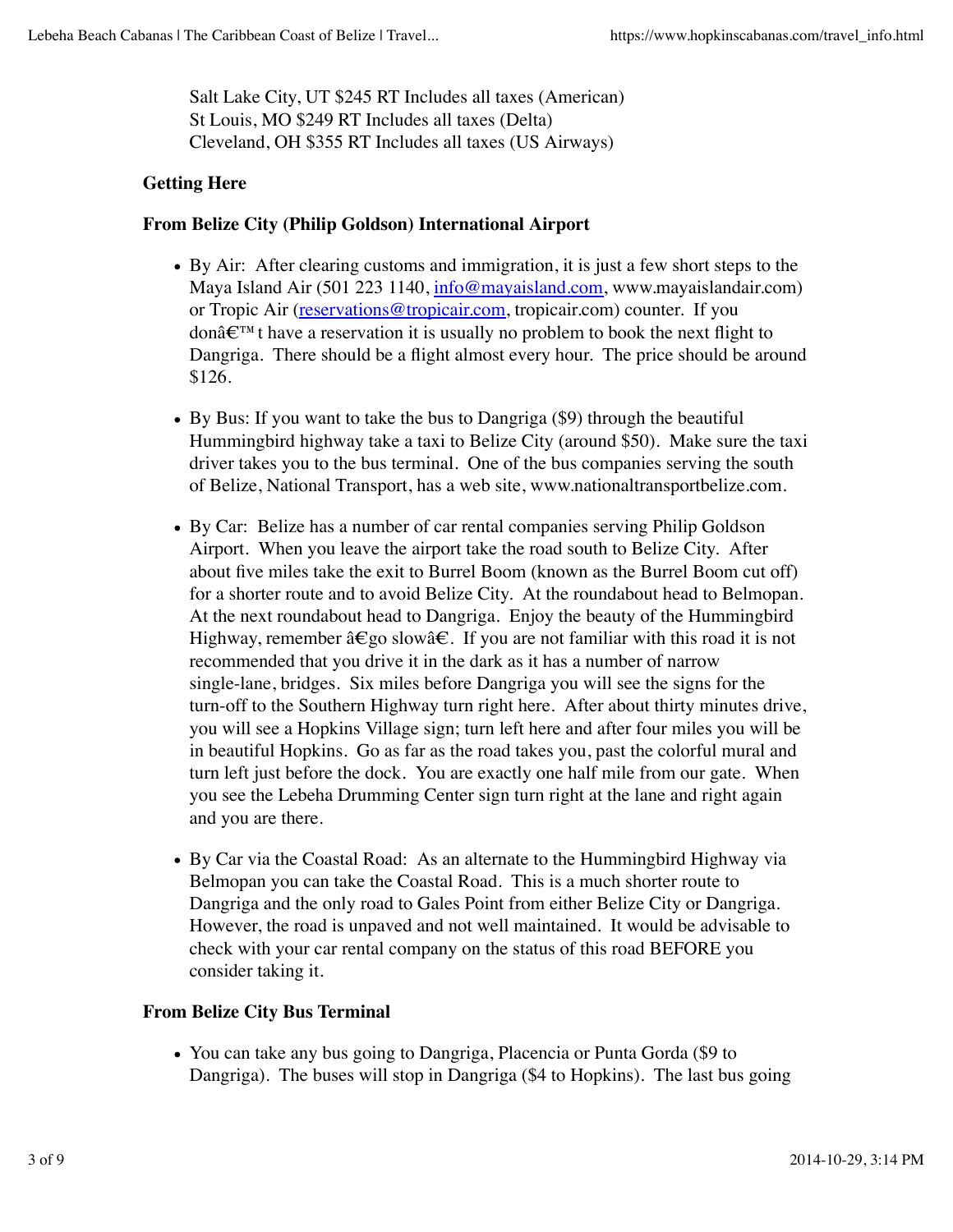into Hopkins leaves Belize City at 2:00p.m. If you take a later bus you will have to get off at the junction of the Hopkins Road and Southern Highway and hitch hike in or get off in Dangriga and either spend the night in Dangriga, rent a car in Dangriga or taxi direct to the Drumming Center (\$75).

# **From Caye Caulker/SanPedro**

- By Air: Fly into Belize City Municipal Airport (\$70). From there, either take a flight to Dangriga (\$83) or taxi (\$6) to the bus terminal and take the bus to Dangriga (\$9).
- By Boat: You can take one of the water taxis to Belize City (SP-\$20., CC\$12) with San Pedro-Belize Express, Phone 223 2225, www.sanpedrowatertaxi.com, info@sanpedrowatertaxi.com) and taxi (\$6) or walk to the bus terminal and take the bus to Dangriga (\$10). or taxi to the Municipal Airport (\$6) and take a flight to Dangriga.(\$83)

# **From Gales Point**

• This is a small village on the Coastal Highway and home to Emmeth Young's Drum school (www.maroondrumschool.com, methos\_drums@hotmail.com). At present there are no buses going south from Gales Point. Emmeth will drop off visitors to the Gales Point Drum School at the junction of Hummingbird and coastal Highways (known locally as  $\hat{a} \in \alpha S$  ix Mile $\hat{a} \in \beta$ ) for \$100. From there you can take any bus going south. A Placencia bus will take you into Hopkins as will the local Hopkins bus. Punta Gorda busses will drop you off at the junction of Southern Highway and Hopkins Road. Call Emmeth at 668 7733 to arrange transportation in and out of Gales Point.

## **From Tobacco/South Water Cayes**

• Take the water taxi back to Dangriga (\$35). And walk along the river (donâ€<sup>™</sup>t cross the bridge) to the bus that says â€œHopkinsâ€ waiting by the river. This is the local Hopkins bus (\$5) and will take you right to our gate. The bus leaves at 10:30a.m (**and 4:30pm**) . When you pay tell the conductor you want to get off at the Drumming Center, Lebeha, or Jabbarâ€™s; they will let you off at our gate.

**From Dangriga** (You can take a taxi directly from either the airport, bus terminal or water taxi dock to our gate for about \$75)

- From the airport:
	- **•** By bus: Take a taxi (\$6) to the â€riverside†(the taxi driver will know what you mean) to take the local bus to Hopkins (\$5). These busses leave at 10:30a.m. and 5:15p.m. When you pay tell the conductor you want to get off at the Drumming Center, Lebeha, or Jabbarâ€™s; they will let you off at our gate.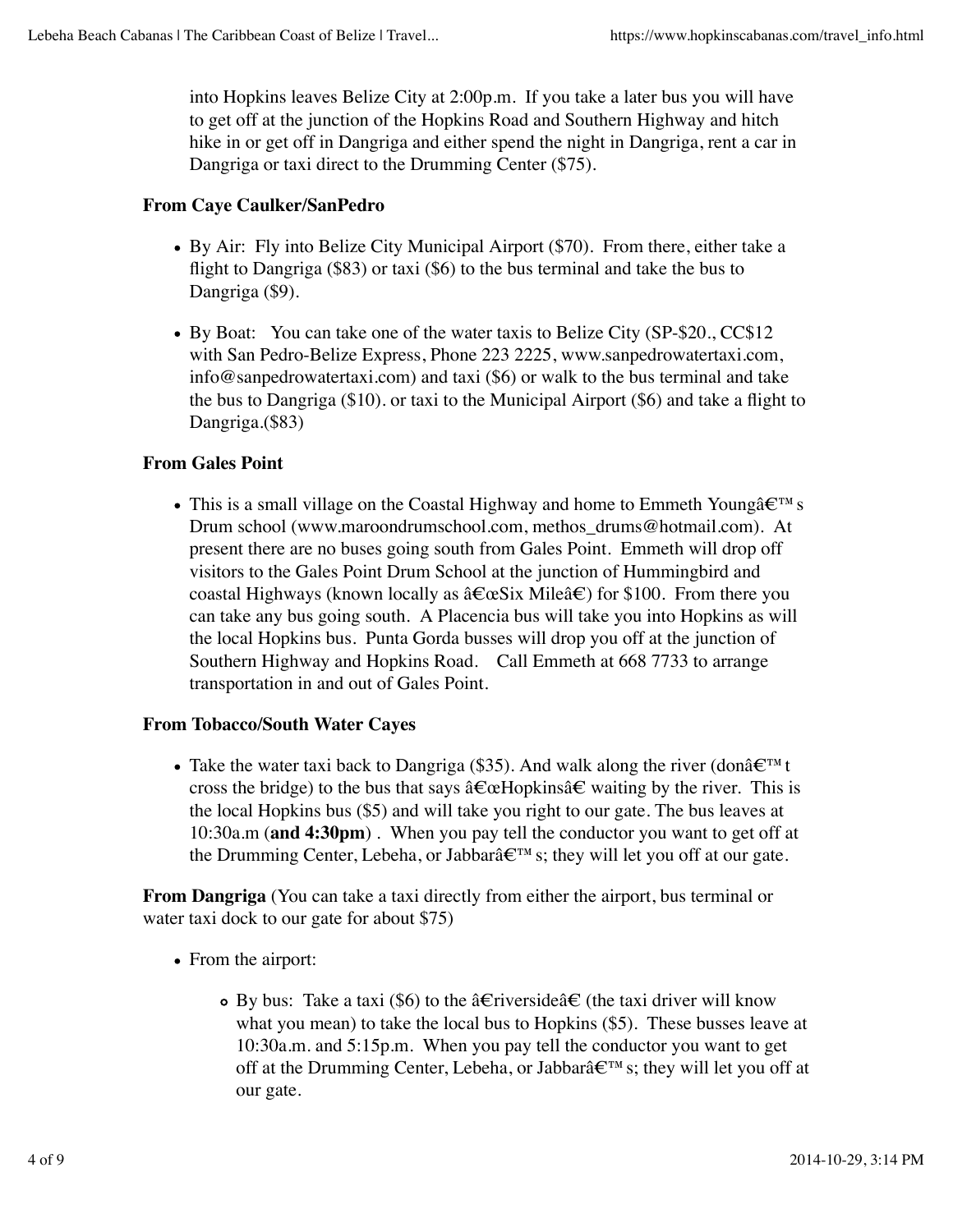- By taxi: Take a taxi directly to Lebeha Drumming Center in Hopkins (\$75).
- By Car: Dangriga has two car rental companies: Dangriga Auto Rental, 501 533 2744, 501 607 0435, dangrigaautorental@gmail.com and Ilagulei Easy Car Rental, 501 626 3485 in Dangriga and 501 601 3672 near the airport. Six miles out of Dangriga you will see the signs for the turn-off to the Southern Highway. Turn off here. After about thirty minutes drive, you will see a Hopkins Village sign; turn left here and after four miles you will be in beautiful Hopkins. Go as far as the road takes you, past the colorful mural and turn left just before the dock. You are exactly one half mile from our gate. When you see the Lebeha Drumming Center sign turn right at the lane and right again and you are there.
- From the Dangriga bus terminal:
	- By bus: You can either walk or taxi (\$6) to the riverside and take the local Hopkins bus (\$5), leaves 10:30a.m. and 5:15p.m., as described above; or from the bus terminal take the next Bus going to Placencia or Punta Gorda.
	- At the time of this writing, the buses to Placencia leave the terminal at 10:30a.m., 4:00p.m. or 5:15p.m. The Placencia busses from the terminal will let you off at the bus stop in Hopkins (\$4). The Punta Gorda busses will let you off at the Hopkins-Southern Highway junction (\$3), from there it is four miles into the village. Most people hitch hike.
	- By taxi: Take a taxi directly to Lebeha Drumming Center in Hopkins (\$75).

## **From the Hopkins Bus Stop**

- There is a public phone at the bus stop near the mural and you can call Anaca and Abrahan Rodriguez, 668 2067 or 503 7292 for reliable taxi service to our gate (\$5), or you can walk. Turn north (to the left, if you are facing the sea) and you are just a half mile from our gate.
- If you take a Punta Gorda bus from Dangriga it will let you off at the junction of Hopkins Road and the Southern Highway, from there it is four miles into the village. Most people hitch hike.

## **From Sittee River**

Many people like to spend some time in the Garifuna Village of Hopkins, especially after a visit to Glovers Atoll. The easiest way to get here is by taxi and you can call Anaca or Abraham Rodriguez, 668 2067 or 503 7292 for reliable taxi service to our gate (\$20) or ask about a local taxi service when you are in Sittee. There is a local bus that leaves Sittee at approximately 6:30 that will drop you off at our gate.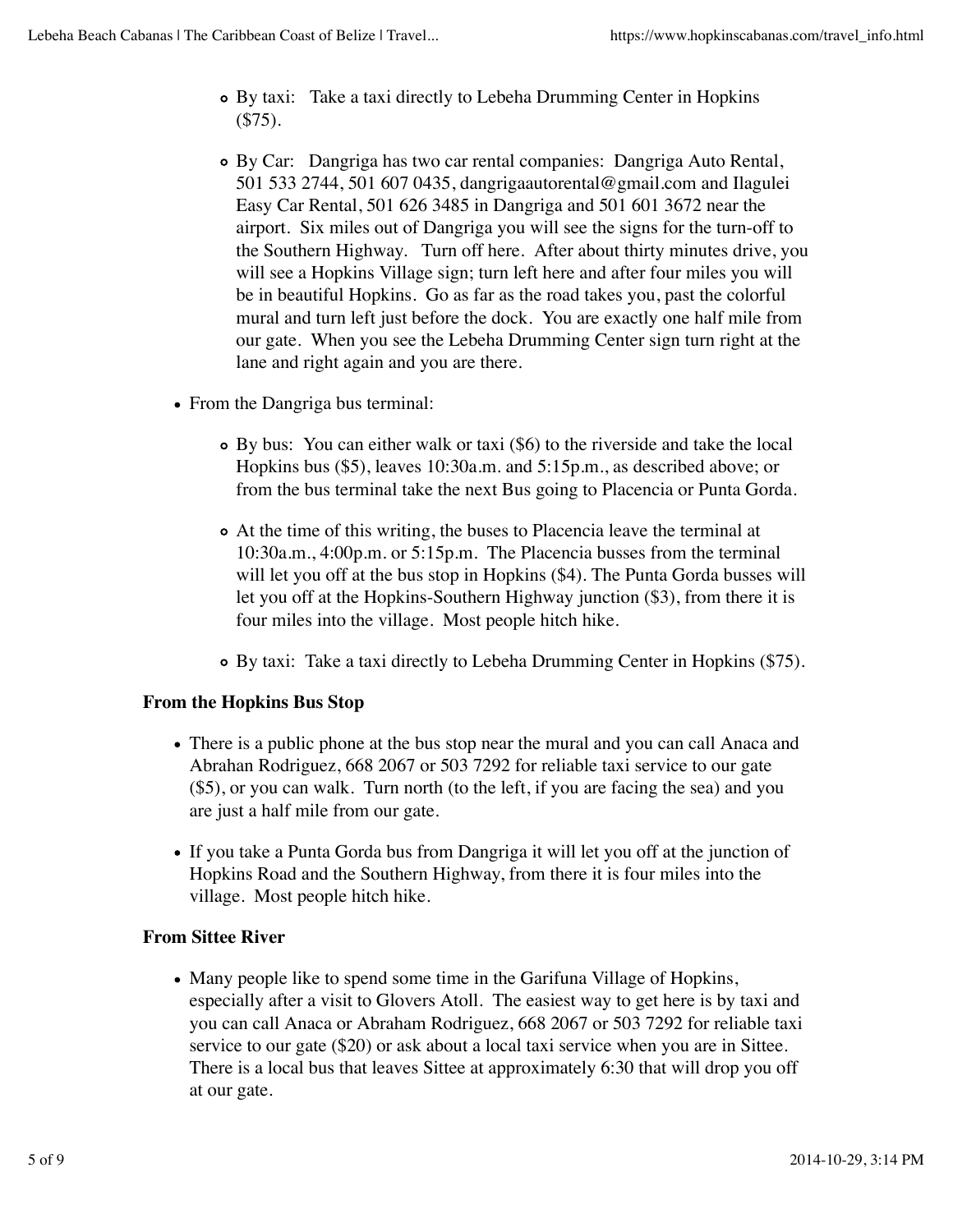# **From Placencia**

- All buses traveling north from Placencia are scheduled to stop in Hopkins (\$10); however, this may be at the driverâ $\varepsilon^{\text{TM}}$  s discretion; in which case they will drop passengers off at the junction of the Hopkins Road and the Southern Highway. From there you can either wait for one of the busses from Dangriga going into Hopkins or hitch hike the four miles.
- You can avoid the long bus ride over the Placencia road by taking the "Hokey Pokey†water taxi from Placencia to Mango Creek (\$10) and from there a bus going north which will let you off at the Hopkins-Southern Highway junction (\$10) from there it is four miles into the village. Most people hitch hike.

## **From Punta Gorda**

Take any bus going north and get off at the Hopkins-Southern Highway junction.

#### **From Livingston or Puerto Barrios, Guatemala**

Take the water taxi to Punta Gorda, then proceed as above.

#### **From Puerto Cortez, Honduras**

• Take the Nesymein Neydy water taxi on Mondays. (\$50USD). Phone 504 339 61380 or 504 996 38239. Leaves Laguna la Pescaderia at 11:00a.m.; arrives at Dangriga in approximately three hours. Once in Dangriga, walk along the river to the bridge, cross over the bridge and put your bags on the Hopkins local bus parked by the river. This bus leaves at 5:15p.m. and will drop you off at our gate; or you can walk or taxi to the bus terminal and take the 4:00p.m. Placencia bus which will drop you off at the bus stop in Hopkins, just a half mile walk from our gate

#### **From San Pedro Sula, Honduras**

There are direct flights to Savannah Airport via Maya Island Air (\$325) at 3:15p.m., arriving at 4:00p.m. This airport is located on the Southern Highway between the turn-off to Placencia and Independence. From the airport take the next bus going north which will let you off at the Hopkins-Southern Highway junction (\$10).

## **From San Salvador, El Salvador**

Toucan Tourist Cruise Line offers direct bus service to Belize City on Tuesday and Thursday. \$90USD. Phone 503 2100-6810/2248-4017.

## **Heading out of Hopkins**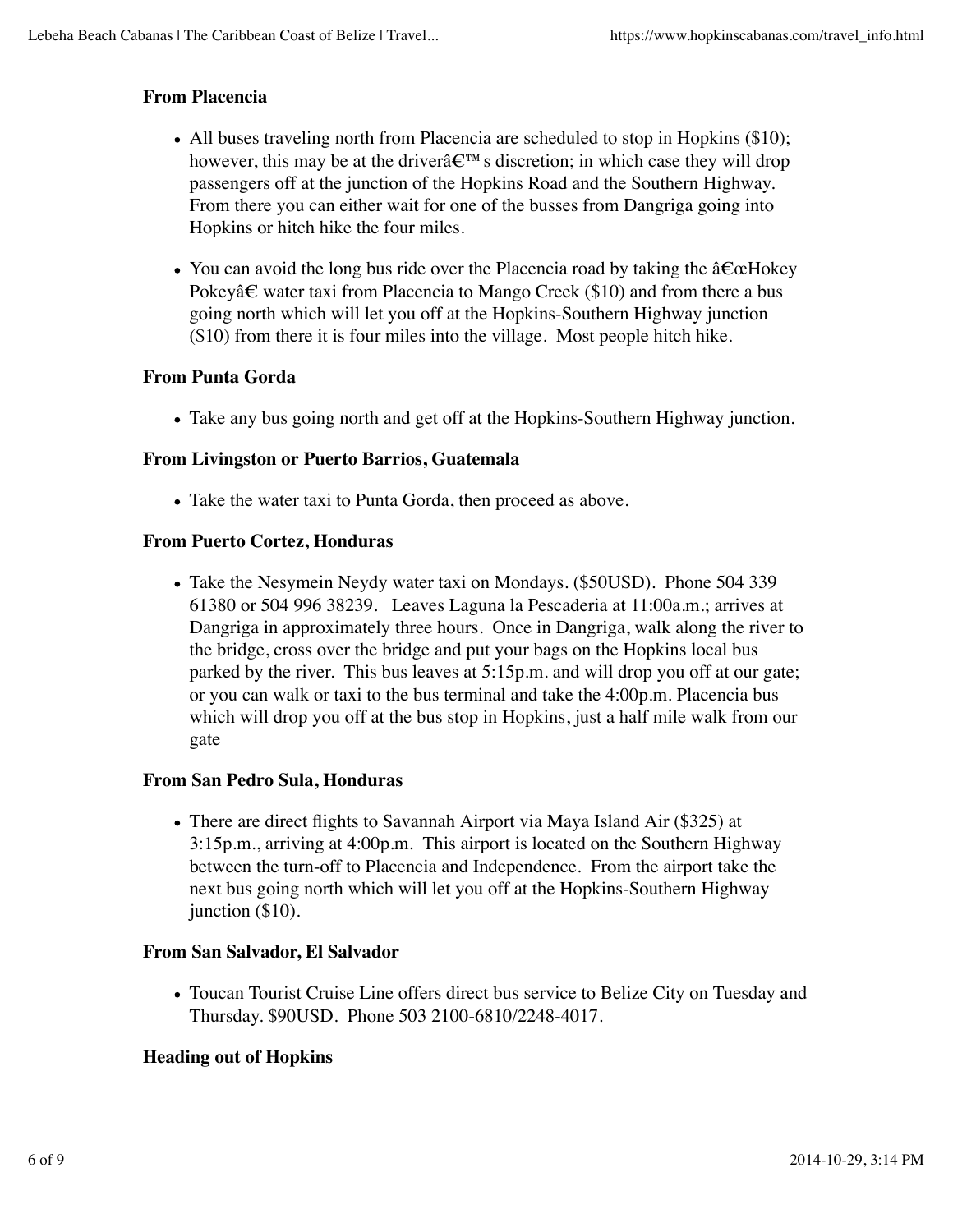# **Dangriga and on to Belize City, Mexico, Flores/Tikal Guatemala, San Ignacio, Orange Walk and any other points north or east:**

- By Bus: There are two buses leaving right from our gate to Dangriga (\$5), one at 7:00a.m. and one at 2:00p.m.
- By Taxi: Anaca or Abraham Rodriguez, 668 2067 or 503 7292 offer reliable taxi service to the Hopkins Bus Stop (\$5), Southern Highway (\$15) or Dangriga (\$75).

# **From Dangriga**

# **To connect to a flight out of Belize City (Philip Goldson) International Airport**

• You can take a taxi from the bus stop to the airport (\$6) and fly direct to the international airport (\$126) or take a bus to Belize City (\$9) and taxi to the airport (\$50)

# **To Caye Caulker/San Pedro**

• Take the 7:00a.m. bus right at our gate into Dangriga (\$5). Once in Dangriga you can take a taxi to the airport (\$6) and fly direct to the Municipal airport in Belize City (\$83) and fly on to the Caye (\$70) or taxi (\$6) to one of the water taxi (SP\$20., CC\$12) docks and take a boat from there. If you decide to take the bus through the scenic Hummingbird highway transfer onto a Belize City bus at Dangriga (\$10) and from the Belize City terminal either take a taxi to the municipal airport (\$6) and fly to your Caye (\$70) or walk or taxi (\$6) to one of the water taxi (SP-\$20., CC\$12) docks. Popular with locals are the water taxis â€œbehind the courthouseâ€; the San Pedro-Belize Express has a nice facility and friendly, helpful staff at the Tourism Village or try the Marine Terminal which is currently under renovation.

## **Bound for Tobacco or South Water Cayes**

Take the 7:00a.m. bus right at our gate into Dangriga. Do not get off at the bus terminal, but stay on the bus until his last stop. He will park by the river. Follow the river and cross the main street (do not cross the bridge). You will see the dock where the water taxis depart (\$35). The water taxis leave when they have enough people for a load, usually around 9:30. You can go inside the Riverside Caf $\tilde{A}$ © for a bite and wait there.

## **Heading to San Ignacio, Flores or Tikal**

• Take the 7:00a.m. bus right at our gate into Dangriga. From Dangriga take a bus to Belmopan or Belize City and get off at Belmopan. From Belmopan take a bus to San Ignacio. They usually run every hour.

## **To Gales Point**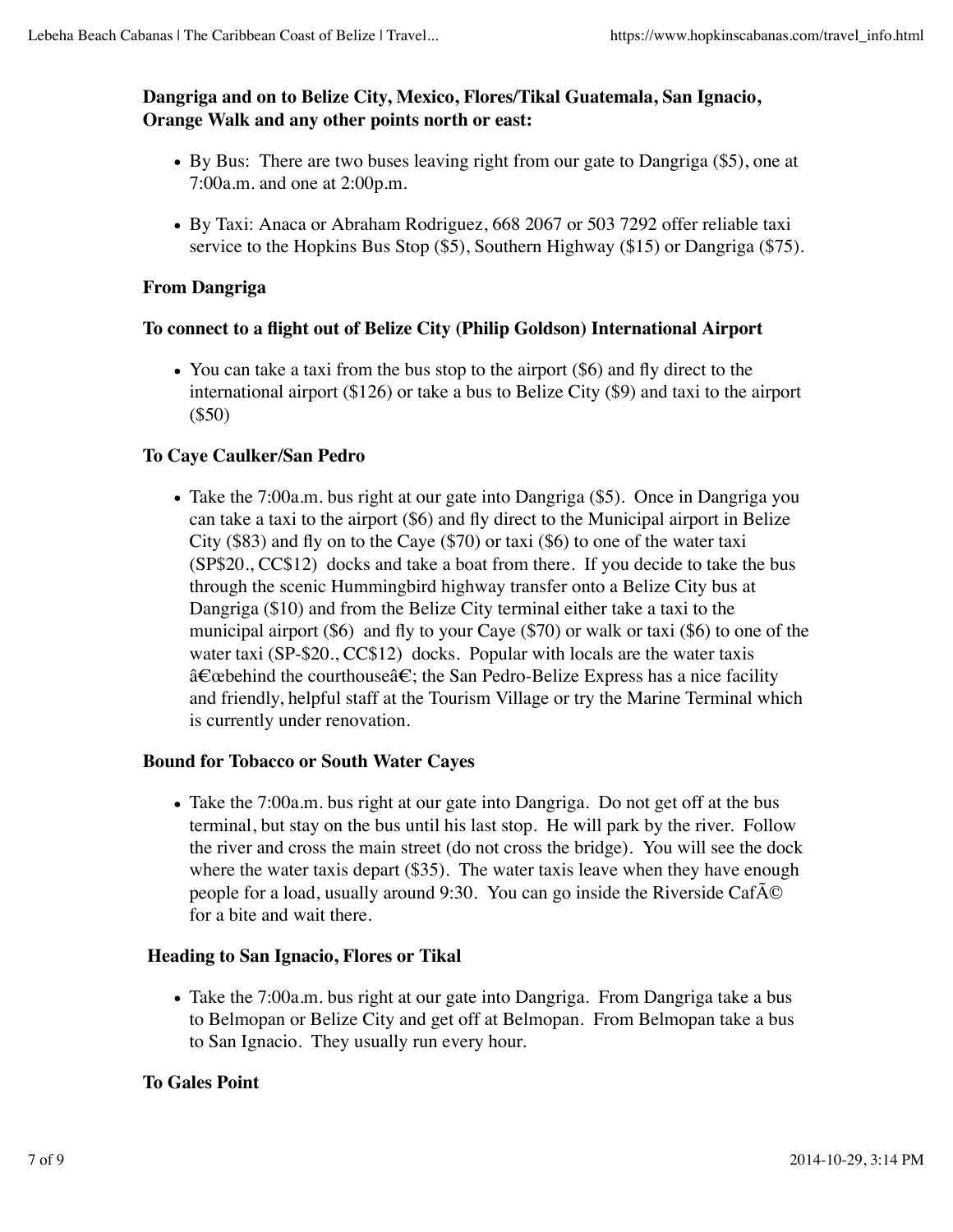• This is a small village on the Coastal Highway and home to Emmeth Youngâ $\epsilon^{\text{TM}}$  s Drum school (maroondrumschool.com, methos\_drums@hotmail.com). At present there are no buses going to Gales Point from Hopkins. Emmeth will pick up visitors at the junction of Hummingbird and coastal Highways (known locally as â€œSix Mileâ€) and bring you to the Drum School in Gales Point for \$100. Call Emmeth at 668 7733 to arrange transportation in and out of Gales Point.

# **Sittee River**

Many people like to spend some time in the Garifuna Village of Hopkins, especially before visiting Glovers Atoll. Hopkins has more services than Sittee and if you are planning to take your own food to Glovers there are three grocery stores and a small vegetable market where you can stock up. You can leave Hopkins Sunday morning with all your food and water by taxi and arrive in Sittee in time to take the boat to Glovers. Call Anaca or Abraham Rodriguez, 668 2067 or 503 7292 for reliable taxi service (\$20).

# **Placencia**

There are three buses scheduled to leave from the Hopkins bus stop to Placencia (\$9). Their departure times are approximately 11:00a.m., 4:30pm. and 5:45p.m. We can call you a taxi to the bus stop  $(\$5)$  or you can walk the half mile.

# **Punta Gorda, Livingston, Puerto Barrios**

• There are buses going to Punta Gorda (\$15) from the junction of Hopkins Road and the Southern Highway starting at 8:30a.m. with one approximately every two hours. You can take the morning bus at our gate at 7:00a.m. and get off at the junction and wait for the 8:30 bus, take any or the buses going to Placencia (11:00a.m., 4:30pm. and 5:45p.m.) and get off on the Southern Highway to catch a Punta Gorda bus, or have a taxi come pick you up (668 2067 or 503 7292) and drop you off at the junction of Hopkins Road and Southern Highway (\$15) where you will catch your Punta Gorda bus.

**Puerto Cortez Honduras** (Saturdays only, Nesymein Neydy Water Taxi (\$100) (501 522 0062, 501 604 4738, 501 605 7336)

• Take the 7:00a.m. bus right at our gate into Dangriga. Do not get off at the bus terminal, but stay on the bus until his last stop. He will park by the river. Cross the bridge and turn left. You will see the boats docked along the river. Their office is just across the road from the river. You have to be at their office by 8:30a.m... They will take your passport and have Belizean immigration process it and collect your exit fees. The boat leaves at 11:00a.m. and arrives at Puerto Cortez in approximately three hours.

# **San Pedro Sula, Honduras** (\$325)